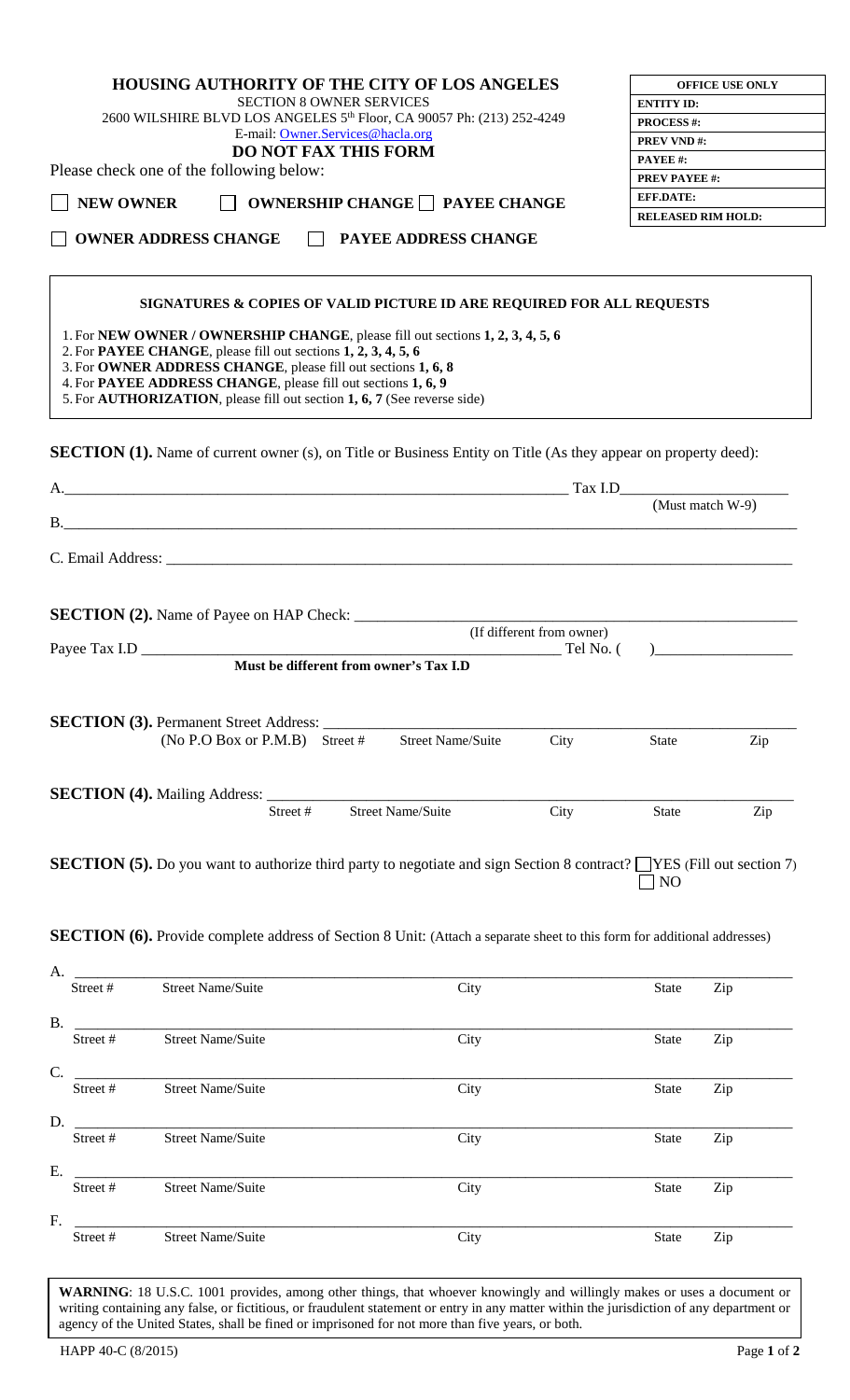| <b>SECTION (7). AUTHORIZATION.</b> Name of person(s) authorized to negotiate and sign Section 8 HAP Contracts |
|---------------------------------------------------------------------------------------------------------------|
| and request changes (owner address, payee address, direct deposit, and payee).                                |

|                                          | (Attach a separate sheet to this form to add more)                                                                                                                                                                                                                                                                                                                                                    |
|------------------------------------------|-------------------------------------------------------------------------------------------------------------------------------------------------------------------------------------------------------------------------------------------------------------------------------------------------------------------------------------------------------------------------------------------------------|
| A. Name (Print): Tel No. (               | $\begin{picture}(20,10) \put(0,0){\dashbox{0.5}(5,0){ }} \put(15,0){\circle{1}} \put(25,0){\circle{1}} \put(35,0){\circle{1}} \put(45,0){\circle{1}} \put(55,0){\circle{1}} \put(55,0){\circle{1}} \put(55,0){\circle{1}} \put(55,0){\circle{1}} \put(55,0){\circle{1}} \put(55,0){\circle{1}} \put(55,0){\circle{1}} \put(55,0){\circle{1}} \put(55,0){\circle{1}} \put(55,0){\circle{1}} \put(55,0$ |
| B. Name (Print): Tel No. (               |                                                                                                                                                                                                                                                                                                                                                                                                       |
| <b>SECTION (8). OWNER ADDRESS CHANGE</b> |                                                                                                                                                                                                                                                                                                                                                                                                       |
|                                          |                                                                                                                                                                                                                                                                                                                                                                                                       |
|                                          |                                                                                                                                                                                                                                                                                                                                                                                                       |
|                                          |                                                                                                                                                                                                                                                                                                                                                                                                       |
|                                          |                                                                                                                                                                                                                                                                                                                                                                                                       |
|                                          | (If different from mailing address)                                                                                                                                                                                                                                                                                                                                                                   |
| <b>SECTION (9). PAYEE ADDRESS CHANGE</b> |                                                                                                                                                                                                                                                                                                                                                                                                       |
|                                          |                                                                                                                                                                                                                                                                                                                                                                                                       |
|                                          |                                                                                                                                                                                                                                                                                                                                                                                                       |
|                                          |                                                                                                                                                                                                                                                                                                                                                                                                       |
| <b>SECTION (10). OWNERSHIP CHANGE</b>    |                                                                                                                                                                                                                                                                                                                                                                                                       |
|                                          |                                                                                                                                                                                                                                                                                                                                                                                                       |
|                                          |                                                                                                                                                                                                                                                                                                                                                                                                       |

By signing the form, the owner(s) agrees to be bound by and comply with the HAP Contract and HAPP RFTA-13, *Owner Certification of No Conflict of Interest*. A sample HAP contract and HAPP RFTA-13 forms can be viewed and downloaded at http://www.hacla.org/owner-info/. The Section 8 payment will be placed on hold when we receive this completed form. No change in payments can be made until all required documentation has been received and verified by the Housing Authority. Our Section 8 payments are sent to owners on the 1<sup>st</sup> of each month. The **new owner** is responsible for obtaining any payment that may have been posted to the previous owner's account if we receive this form after the 15<sup>th</sup> of the month. Outstanding debts and judgments may be reported to the consumer credit reporting agencies. I/We hereby authorize the Housing Authority of the City of Los Angeles, to initiate credit entries and, if necessary, debit entries and adjustments for any past due amount owed to the Housing Authority. Copies of this signed form will be treated as an original for all intended purposes.

| Signature                                | Date | Signature             | Date |  |
|------------------------------------------|------|-----------------------|------|--|
| Print Name/Title                         | Date | Print Name/Title      | Date |  |
|                                          |      | <b>HACLA USE ONLY</b> |      |  |
| Print Name/Title of Authorized Official: |      |                       |      |  |
| Signature of Authorized Official:        |      | Date:                 |      |  |
|                                          |      |                       |      |  |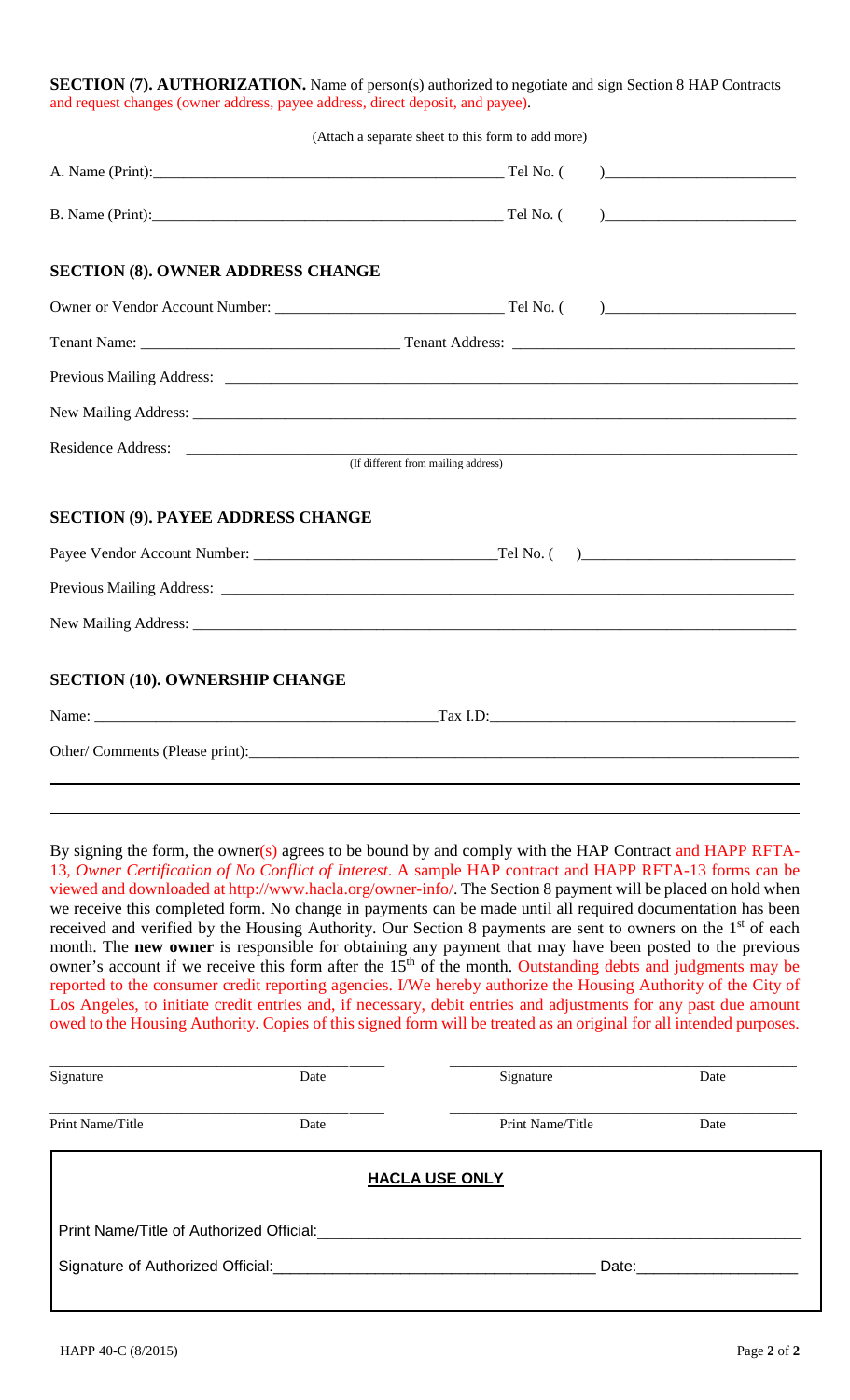|                                                                                                                                                                                                                      | 1 Name (as shown on your income tax return). Name is required on this line; do not leave this line blank.                                                                                                   |                                                                                                         |                                                 |  |
|----------------------------------------------------------------------------------------------------------------------------------------------------------------------------------------------------------------------|-------------------------------------------------------------------------------------------------------------------------------------------------------------------------------------------------------------|---------------------------------------------------------------------------------------------------------|-------------------------------------------------|--|
| $\sim$<br>page                                                                                                                                                                                                       | 2 Business name/disregarded entity name, if different from above                                                                                                                                            |                                                                                                         |                                                 |  |
| $\overline{5}$                                                                                                                                                                                                       | 3 Check appropriate box for federal tax classification; check only one of the following seven boxes:<br>Individual/sole proprietor or<br>C Corporation<br>S Corporation<br>Partnership<br>single-member LLC | 4 Exemptions (codes apply only to<br>certain entities, not individuals; see<br>instructions on page 3): |                                                 |  |
|                                                                                                                                                                                                                      | Limited liability company. Enter the tax classification (C=C corporation, S=S corporation, P=partnership) ▶                                                                                                 | Exempt payee code (if any)                                                                              |                                                 |  |
| Specific Instructions<br>Print or type                                                                                                                                                                               | Note. For a single-member LLC that is disregarded, do not check LLC; check the appropriate box in the line above for<br>the tax classification of the single-member owner.                                  |                                                                                                         | Exemption from FATCA reporting<br>code (if any) |  |
|                                                                                                                                                                                                                      | Other (see instructions) ▶                                                                                                                                                                                  | (Applies to accounts maintained outside the U.S.)                                                       |                                                 |  |
|                                                                                                                                                                                                                      | 5 Address (number, street, and apt. or suite no.)                                                                                                                                                           |                                                                                                         | Requester's name and address (optional)         |  |
|                                                                                                                                                                                                                      |                                                                                                                                                                                                             |                                                                                                         |                                                 |  |
| See                                                                                                                                                                                                                  | 6 City, state, and ZIP code                                                                                                                                                                                 |                                                                                                         |                                                 |  |
|                                                                                                                                                                                                                      | 7 List account number(s) here (optional)                                                                                                                                                                    |                                                                                                         |                                                 |  |
|                                                                                                                                                                                                                      |                                                                                                                                                                                                             |                                                                                                         |                                                 |  |
| Part I                                                                                                                                                                                                               | <b>Taxpayer Identification Number (TIN)</b>                                                                                                                                                                 |                                                                                                         |                                                 |  |
| Enter your TIN in the appropriate box. The TIN provided must match the name given on line 1 to avoid                                                                                                                 |                                                                                                                                                                                                             |                                                                                                         | Social security number                          |  |
| backup withholding. For individuals, this is generally your social security number (SSN). However, for a<br>resident alien, sole proprietor, or disregarded entity, see the Part I instructions on page 3. For other |                                                                                                                                                                                                             |                                                                                                         |                                                 |  |
| entities, it is your employer identification number (EIN). If you do not have a number, see How to get a<br>TIN on page 3.                                                                                           |                                                                                                                                                                                                             |                                                                                                         |                                                 |  |
| or                                                                                                                                                                                                                   |                                                                                                                                                                                                             |                                                                                                         | Employer identification number                  |  |
|                                                                                                                                                                                                                      | Note. If the account is in more than one name, see the instructions for line 1 and the chart on page 4 for<br>guidelines on whose number to enter.                                                          |                                                                                                         |                                                 |  |
|                                                                                                                                                                                                                      |                                                                                                                                                                                                             |                                                                                                         |                                                 |  |
| Part II                                                                                                                                                                                                              | <b>Certification</b>                                                                                                                                                                                        |                                                                                                         |                                                 |  |
|                                                                                                                                                                                                                      |                                                                                                                                                                                                             |                                                                                                         |                                                 |  |

Under penalties of perjury, I certify that:

- 1. The number shown on this form is my correct taxpayer identification number (or I am waiting for a number to be issued to me); and
- 2. I am not subject to backup withholding because: (a) I am exempt from backup withholding, or (b) I have not been notified by the Internal Revenue Service (IRS) that I am subject to backup withholding as a result of a failure to report all interest or dividends, or (c) the IRS has notified me that I am no longer subject to backup withholding; and
- 3. I am a U.S. citizen or other U.S. person (defined below); and

4. The FATCA code(s) entered on this form (if any) indicating that I am exempt from FATCA reporting is correct.

Certification instructions. You must cross out item 2 above if you have been notified by the IRS that you are currently subject to backup withholding because you have failed to report all interest and dividends on your tax return. For real estate transactions, item 2 does not apply. For mortgage interest paid, acquisition or abandonment of secured property, cancellation of debt, contributions to an individual retirement arrangement (IRA), and generally, payments other than interest and dividends, you are not required to sign the certification, but you must provide your correct TIN. See the instructions on page 3.

# **General Instructions**

Section references are to the Internal Revenue Code unless otherwise noted. Future developments. Information about developments affecting Form W-9 (such as legislation enacted after we release it) is at www.irs.gov/fw9.

## **Purpose of Form**

An individual or entity (Form W-9 requester) who is required to file an information return with the IRS must obtain your correct taxpayer identification number (TIN) which may be your social security number (SSN), individual taxpayer identification number (ITIN), adoption taxpayer identification number (ATIN), or employer identification number (EIN), to report on an information return the amount paid to you, or other amount reportable on an information return. Examples of information returns include, but are not limited to, the following:

- \* Form 1099-INT (interest earned or paid)
- · Form 1099-DIV (dividends, including those from stocks or mutual funds)
- \* Form 1099-MISC (various types of income, prizes, awards, or gross proceeds)
- · Form 1099-B (stock or mutual fund sales and certain other transactions by brokers)
- \* Form 1099-S (proceeds from real estate transactions)
- \* Form 1099-K (merchant card and third party network transactions)
- Date >
- \* Form 1098 (home mortgage interest), 1098-E (student loan interest), 1098-T (tuition)
- \* Form 1099-C (canceled debt)
- \* Form 1099-A (acquisition or abandonment of secured property)

Use Form W-9 only if you are a U.S. person (including a resident alien), to provide your correct TIN.

If you do not return Form W-9 to the requester with a TIN, you might be subject to backup withholding. See What is backup withholding? on page 2.

By signing the filled-out form, you:

1. Certify that the TIN you are giving is correct (or you are waiting for a number to be issued),

2. Certify that you are not subject to backup withholding, or

3. Claim exemption from backup withholding if you are a U.S. exempt payee. If applicable, you are also certifying that as a U.S. person, your allocable share of any partnership income from a U.S. trade or business is not subject to the withholding tax on foreign partners' share of effectively connected income, and

4. Certify that FATCA code(s) entered on this form (if any) indicating that you are exempt from the FATCA reporting, is correct. See What is FATCA reporting? on page 2 for further information.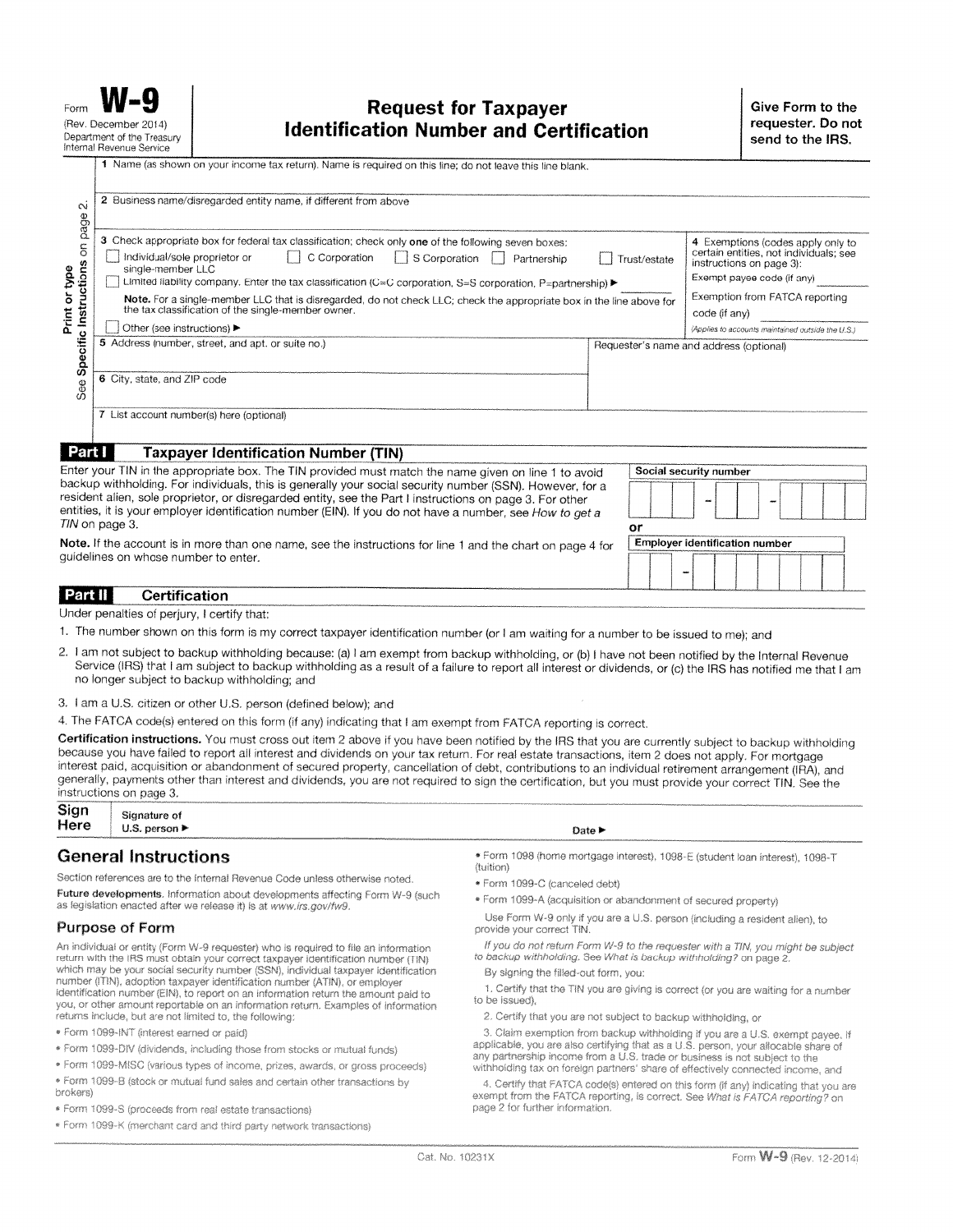Note. If you are a U.S. person and a requester gives you a form other than Form W-9 to request your TIN, you must use the requester's form if it is substantially similar to this Form W-9.

Definition of a U.S. person. For federal tax purposes, you are considered a U.S. person if you are:

. An individual who is a U.S. citizen or U.S. resident alien;

• A partnership, corporation, company, or association created or organized in the United States or under the laws of the United States;

• An estate (other than a foreign estate); or

• A domestic trust (as defined in Regulations section 301.7701-7).

Special rules for partnerships. Partnerships that conduct a trade or business in Special rules for particular specially required to pay a withholding tax under section<br>the United States are generally required to pay a withholding tax under section<br>1446 on any foreign partners' share of effectively conn foreign person, and pay the section 1446 withholding tax. Therefore, if you are a U.S. person that is a partner in a partnership conducting a trade or business in the United States, provide Form W-9 to the partnership to establish your U.S. status and avoid section 1446 withholding on your share of partnership income.

In the cases below, the following person must give Form W-9 to the partnership<br>for purposes of establishing its U.S. status and avoiding withholding on its allocable share of net income from the partnership conducting a trade or business in the United States:

. In the case of a disregarded entity with a U.S. owner, the U.S. owner of the disregarded entity and not the entity;

In the case of a grantor trust with a U.S. grantor or other U.S. owner, generally, the U.S. grantor or other U.S. owner of the grantor trust and not the trust; and

. In the case of a U.S. trust (other than a grantor trust), the U.S. trust (other than a grantor trust) and not the beneficiaries of the trust.

Foreign person. If you are a foreign person or the U.S. branch of a foreign bank<br>that has elected to be treated as a U.S. person, do not use Form W-9. Instead, use the appropriate Form W-8 or Form 8233 (see Publication 515, Withholding of Tax on Nonresident Aliens and Foreign Entities).

Nonresident alien who becomes a resident alien. Generally, only a nonresident alien individual may use the terms of a tax treaty to reduce or eliminate U.S. tax on certain types of income. However, most tax treaties contain a provision known as a "saving clause." Exceptions specified in the saving clause may permit an

examplion from tax to continue for certain types of income even after the payee<br>has otherwise become a U.S. resident alien for tax purposes.

If you are a U.S. resident alien who is relying on an exception contained in the saving clause of a tax treaty to claim an exemption from U.S. tax on certain types of income, you must attach a statement to Form W-9 that specifies the following five items

1. The treaty country. Generally, this must be the same treaty under which you claimed exemption from tax as a nonresident alien.

2. The treaty article addressing the income.

3. The article number (or location) in the tax treaty that contains the saving clause and its exceptions.

4. The type and amount of income that qualifies for the exemption from tax.

5. Sufficient facts to justify the exemption from tax under the terms of the treaty article

Example. Article 20 of the U.S.-China income tax treaty allows an exemption from tax for scholarship income received by a Chinese student temporarily present<br>in the United States. Under U.S. law, this student will become a resident alien for tax purposes if his or her stay in the United States exceeds 5 calendar years. However, paragraph 2 of the first Protocol to the U.S.-China treaty (dated April 30, 1984) allows the provisions of Article 20 to continue to apply even after the Chinese student becomes a resident alien of the United States. A Chinese student who qualifies for this exception (under paragraph 2 of the first protocol) and is relying on this exception to claim an exemption from tax on his or her scholarship or fellowship income would attach to Form W-9 a statement that includes the information described above to support that exemption.

If you are a nonresident alien or a foreign entity, give the requester the appropriate completed Form W-8 or Form 8233.

### **Backup Withholding**

What is backup withholding? Persons making certain payments to you must under certain conditions withhold and pay to the IRS 28% of such payments. This<br>is called "backup withholding." Payments that may be subject to backup<br>withholding include interest, tax-exempt interest, dividends, broker an with noting include the est, tax-exempt the est, university, payments made in<br>exchange transactions, rents, royalties, nonemployee pay, payments made in<br>settlement of payment card and third party network transactions, and payments from fishing boat operators. Real estate transactions are not subject to backup withholding.

You will not be subject to backup withholding on payments you receive if you give the requester your correct TIN, make the proper certifications, and report all your taxable interest and dividends on your tax return.

Payments you receive will be subject to backup withholding if:

1. You do not furnish your TIN to the requester,

2. You do not certify your TIN when required (see the Part II instructions on page 3 for details).

3. The IRS tells the requester that you furnished an incorrect TIN,

4. The IRS tells you that you are subject to backup withholding because you did not report all your interest and dividends on your tax return (for reportable interest and dividends only), or

5. You do not certify to the requester that you are not subject to backup withholding under 4 above (for reportable interest and dividend accounts opened after 1983 only).

Certain payees and payments are exempt from backup withholding. See Exempt payee code on page 3 and the separate Instructions for the Requester of Form<br>W-9 for more information.

Also see Special rules for partnerships above.

### **What is FATCA reporting?**

The Foreign Account Tax Compliance Act (FATCA) requires a participating foreign financial institution to report all United States account holders that are specified United States persons. Certain payees are exempt from FATCA reporting. See Exemption from FATCA reporting code on page 3 and the Instructions for the Requester of Form W-9 for more information.

#### **Updating Your Information**

You must provide updated information to any person to whom you claimed to be an exempt payee if you are no longer an exempt payee and anticipate receiving<br>reportable payments in the future from this person. For example, you may need to provide updated information if you are a C corporation that elects to be an S corporation, or if you no longer are tax exempt. In addition, you must furnish a new Form W-9 if the name or TIN changes for the account; for example, if the grantor of a grantor trust dies.

#### **Penalties**

Failure to furnish TIN. If you fail to furnish your correct TIN to a requester, you are subject to a penalty of \$50 for each such failure unless your failure is due to reasonable cause and not to willful neglect.

Civil penalty for false information with respect to withholding. If you make a false statement with no reasonable basis that results in no backup withholding, you are subject to a \$500 penalty.

Criminal penalty for falsifying information. Willfully falsifying certifications or affirmations may subject you to criminal penalties including fines and/or imprisonment.

Misuse of TINs. If the requester discloses or uses TINs in violation of federal law, the requester may be subject to civil and criminal penalties.

### **Specific Instructions**

#### Line 1

You must enter one of the following on this line; do not leave this line blank. The name should match the name on your tax return.

If this Form W-9 is for a joint account, list first, and then circle, the name of the person or entity whose number you entered in Part I of Form W-9.

a. Individual. Generally, enter the name shown on your tax return. If you have changed your last name without informing the Social Security Administration (SSA) of the name change, enter your first name, the last name as shown on your social security card, and your new last name.

Note. ITIN applicant: Enter your individual name as it was entered on your Form W-7 application, line 1a. This should also be the same as the name you entered on the Form 1040/1040A/1040EZ you filed with your application.

b. Sole proprietor or single-member LLC. Enter your individual name as shown on your 1040/1040A/1040EZ on line 1. You may enter your business, trade, or "doing business as" (DBA) name on line 2.

c. Partnership, LLC that is not a single-member LLC, C Corporation, or S Corporation. Enter the entity's name as shown on the entity's tax return on line 1 and any business, trade, or DBA name on line 2.

d. Other entities. Enter your name as shown on required U.S. federal tax documents on line 1. This name should match the name shown on the charter or other legal document creating the entity. You may enter any business, trade, or DBA name on line 2.

e. Disregarded entity. For U.S. federal tax purposes, an entity that is disregarded as an entity separate from its owner is treated as a "disregarded entity." See Regulations section 301.7701-2(c)(2)(iii). Enter the owner's name on line 1. The name of the entity entered on line 1 should never be a disregarded entity. The name on line 1 should be the name shown on the income tax return on which the income should be reported. For example, if a foreign LLC that is treated<br>as a disregarded entity for U.S. federal tax purposes has a single owner that is treated<br>U.S. person, the U.S. owner's name is required to direct owner of the entity is also a disregarded entity, enter the first owner that is not disregarded for federal tax purposes. Enter the disregarded entity's name on line 2, "Business name/disregarded entity name." If the owner of the disregarded entity is a foreign person, the owner must complete an appropriate Form W-8 instead of a Form W-9. This is the case even if the foreign person has a U.S. TIN.